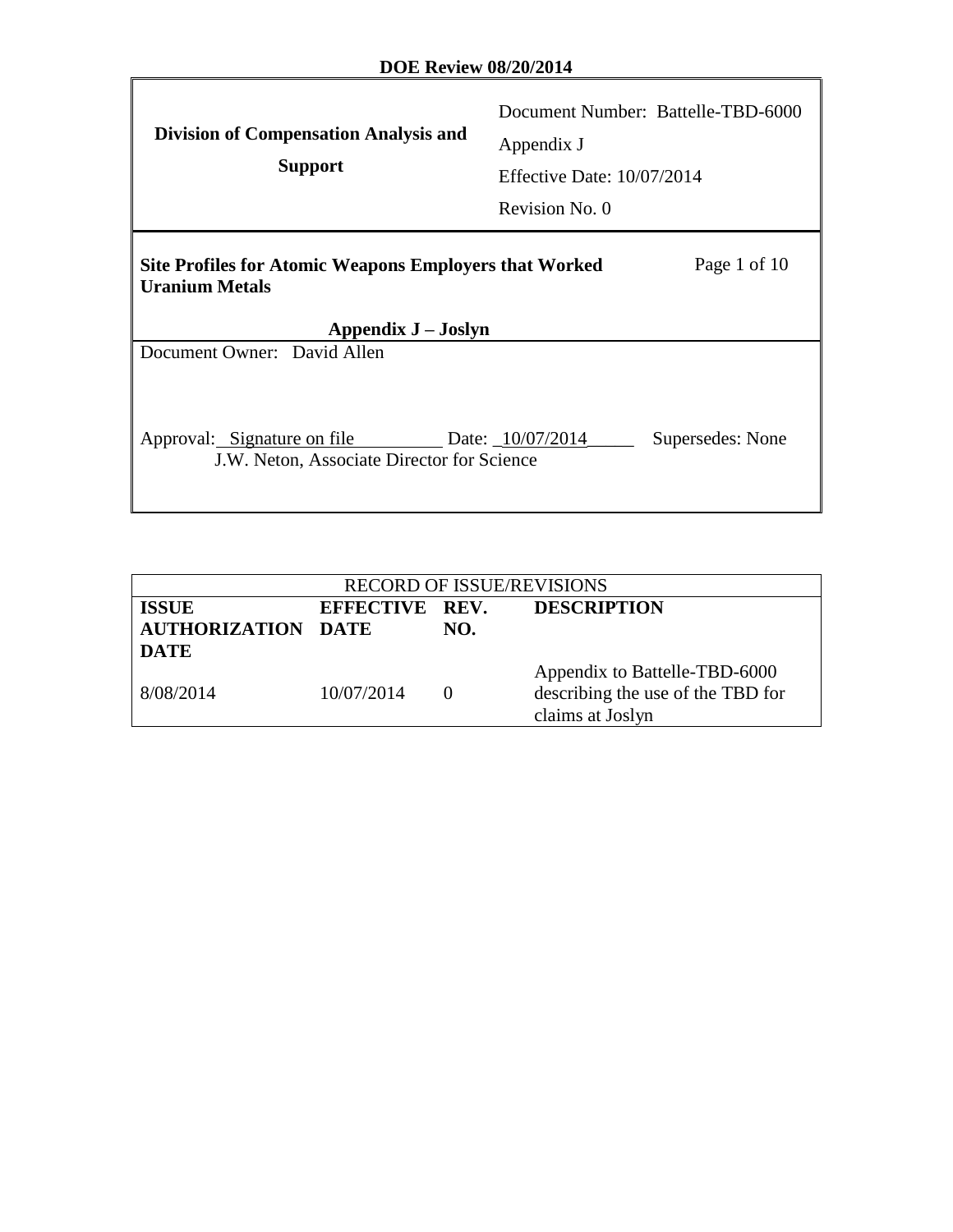| Document No.                  | Revision No. 0 | <b>Effective Date:</b> | Page 2 |
|-------------------------------|----------------|------------------------|--------|
| Battelle-TBD-6000; Appendix J |                | 10/07/2014             |        |

# **J.1 Introduction**

This document serves as an appendix to Battelle-TBD-6000, *Site Profiles for Atomic Weapons Employers that Worked Uranium Metals*. This appendix describes the results of document research specific to this site. Where specific information is lacking, research into similar facilities described in the body of this Site Profile is used.

# **J.2 Site Description**

Joslyn Manufacturing and Supply Company, also known as Joslyn Stainless Steel Company, Fort Wayne Steel Corporation, and Slater Steel, performed tempering, hot rolling, quenching, straightening, cooling, grinding, waste burning, and abrasive cutting of natural uranium billets into metal rods for use in Hanford site nuclear reactors (ORAU 2012). Joslyn Manufacturing was instrumental in developing the procedures for rolling uranium metal rods. These activities were conducted in support of the Manhattan Engineer District (MED) from March 1, 1943 through December 31, 1952.

## **J.2.1 Site Activities**

#### *Uranium Processing*

Considerable early work at Joslyn Manufacturing was for the purpose of determining the best procedures for rolling and machining natural uranium rods. Natural uranium billets were received by rail, unloaded by an overhead crane onto carts, and stored in a storage area. The billets were taken, as needed, from the storage area to the tempering area, preheated in one of eight small natural-gas-atmosphere electric furnaces to a specified temperature, and moved to the rolling mills (an 18-inch roughing stand, 12-inch intermediate mill, and a 9-inch finishing mill were used) where passes occurred. Time was allowed for the rolls to cool between passes in order to prevent the metal from exceeding a specified temperature (ORAU 2012, pg. 18).

The grinding process was carried out in two widely separated parts of a large shed. The first operation consisted of grinding uranium rods. This process was carried out in 1943 and 1944 in a small shed constructed inside a larger shed. The fumes and dust from this smaller shed were vented into the atmosphere of the larger shed. The second operation was a rough cut on the uranium rods inside of the smaller shed. The rods were cropped and moved to the threading area, where they were milled and machined to contract specifications (ORAU 2012, pg. 18).

Production scale rolling of uranium billets was conducted in 1944 during three periods; 60,122 pounds between May 9-11; 5,900 pounds on June 2, and 64,725 pounds between June 22-24 (ORAU 2012). Production scale rolling was also conducted in 1947 on August  $5<sup>th</sup>$  and  $6<sup>th</sup>$  involving 10 tons of uranium billets. Additional campaigns occurred from February through June in 1948 involving approximately 290 tons of uranium billets (ORAU 2012). It is unclear if all of this material was actually rolled at Joslyn Manufacturing; documents indicated that rolling activities also occurred at the Simonds Saw and Steel Company. Additional rolling and machining of uranium metal is listed in tables J.5 and J.6 at the end of this Appendix.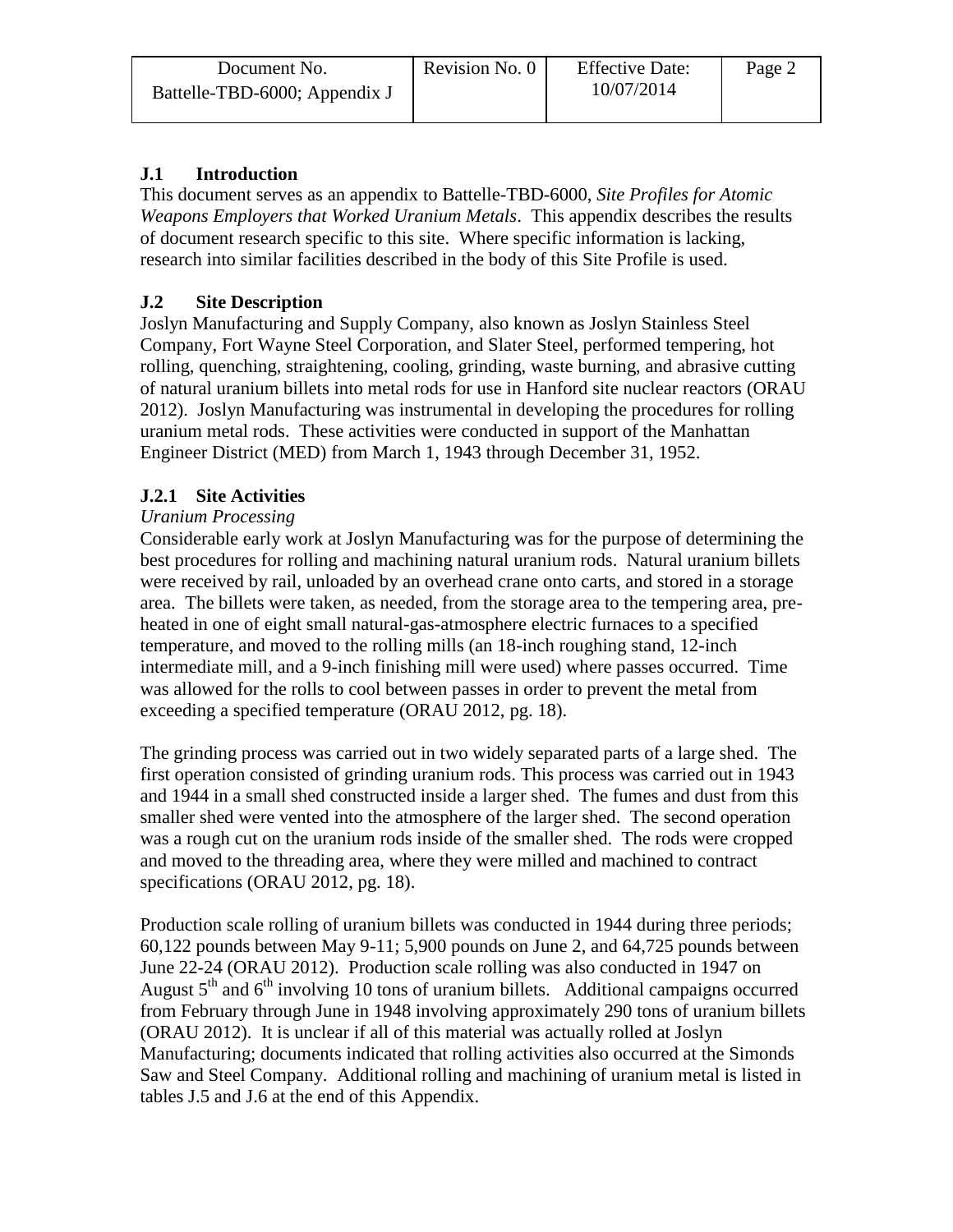| Document No.                  | Revision No. 0 | <b>Effective Date:</b> | Page 3 |
|-------------------------------|----------------|------------------------|--------|
| Battelle-TBD-6000; Appendix J |                | 10/07/2014             |        |

## *Thorium Processing*

Two distinct thorium processing activities occurred at Joslyn Manufacturing. On June 21, 1946 an MED monthly report describes the straightening and centerless grinding of six thorium rods (ORAU 2012). These rods were straightened and centerless ground cold on a Medart straightening machine. Following straightening, the rods were cleaned up by centerless grinding.

A January 21, 1947 MED report describes the centerless grinding of five extruded thorium rods. The rods were extruded at Revere Copper and Brass and then sent to Joslyn Manufacturing.

An August 11, 1947 memo discusses possible thorium rolling at Joslyn Manufacturing; however the memo goes on to state that Joslyn would not be viable for the thorium rolling work.

## **J.2.2 Special Exposure Cohort**

The Secretary of Health and Human Services designated a Special Exposure Cohort (SEC) for Joslyn on March 6, 2013. On March 27, 2014, the Secretary designating an additional SEC that extended the designated period for Joslyn. SEC-00200 now designates all employees that worked for Joslyn at the Fort Wayne covered facility between March 1, 1943 and July 31, 1948.

NIOSH has concluded that it is not feasible to reconstruct internal radiation doses with sufficient accuracy for the period from March 1, 1943 through July 31, 1948 at Joslyn Manufacturing Company (ORAU 2012, ORAU 2014).

Any available personal monitoring data should be used to reconstruct an individual's exposure at Joslyn Manufacturing during this time period. However, unmonitored internal exposures during this time period cannot be reconstructed.

#### **J.2.3 Production Rate**

The exposure to the uranium metal was not a continuous exposure over the course of the year. Specific data exists for the number of uranium work days at Joslyn. Tables J.5 and J.6 at the end of this Appendix lists the data for uranium rolling days and uranium machining days, respectively. The number of days for each type of work is tallied in table J.1. Estimates of exposure to rolling or machining were combined with the specific number of days each was performed to arrive at an annual exposure estimate. For many of the work days, both types of work were performed but individual workers would not perform both types of work simultaneously. For those days, the estimate will use the higher exposure type of work (machining or rolling) to estimate the dose.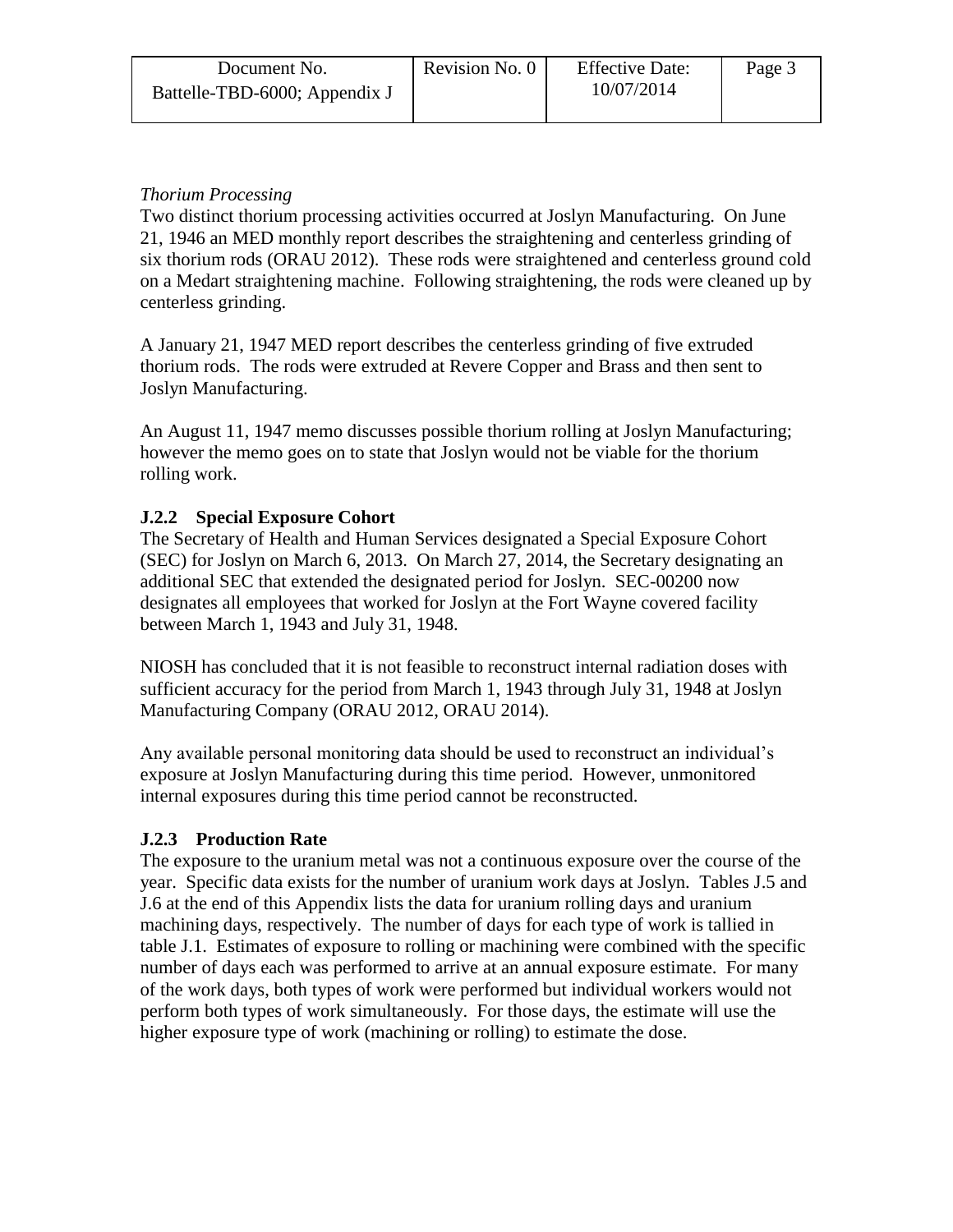| Document No.                  | Revision No. 0 | <b>Effective Date:</b> | Page 4 |
|-------------------------------|----------------|------------------------|--------|
| Battelle-TBD-6000; Appendix J |                | 10/07/2014             |        |

|                | <b>Work Days</b>       |                          |                                 |                 |                                             |  |
|----------------|------------------------|--------------------------|---------------------------------|-----------------|---------------------------------------------|--|
| Year           | <b>Rolling</b><br>Only | <b>Machining</b><br>Only | $Rolling +$<br><b>Machining</b> | <b>Workdays</b> | <b>Non-rolling</b><br>machining<br>workdays |  |
| $1943^{\rm a}$ |                        | 16                       |                                 | 208             | 190                                         |  |
| 1944           | 27                     | 10                       | 6                               | 250             | 207                                         |  |
| 1945           | $\overline{0}$         | 0                        | 54                              | 250             | 196                                         |  |
| 1946           | $\overline{0}$         |                          | 32                              | 250             | 217                                         |  |
| 1947           | $\overline{0}$         | 0                        | 12                              | 250             | 238                                         |  |
| $1 - 7/1948$   | $\overline{0}$         | 8                        | 67                              | 146             | 71                                          |  |
| 8-12/1948      | 10                     | $\theta$                 | 0                               | 104             | 94                                          |  |
| 1949           | $\overline{2}$         | $\overline{0}$           | 0                               | 250             | 248                                         |  |
| 1950           | 8                      | 3                        | 0                               | 250             | 239                                         |  |
| 1951           | 1                      |                          | 0                               | 250             | 248                                         |  |
| 1952           | 3                      |                          |                                 | 250             | 246                                         |  |

Table J.1 – Uranium Working Days

a Work started in March of 1943

## **J.3 Occupational Medical Dose**

No detailed information regarding occupational medical dose was found in any of the site research or telephone interviews. Information to be used in dose reconstructions, for which no specific information is available, is provided in ORAUT-OTIB-0006 (ORAU 2011), the technical information bulletin covering diagnostic x-ray procedures. This estimate will assume each employee received one AP chest x-ray each year of the covered period which includes 1943 through 1952.

#### **J.4 Occupational Internal Dose**

There are no bioassay data for employees at Joslyn Manufacturing. Internal doses from inhalation during uranium metal work are estimated using the data from the *Technical Basis Document: Site Profiles for Atomic Weapons Employers that Worked Uranium Metals*(DCAS 2011) for employment after July 31, 1948. Values listed in Table 7.8 of TBD-6000 are provided on a calendar day basis. In order to account for the intermittent work at Joslyn, these values were adjusted to a work day basis and combined with the number of work days listed in tables J-1. For rolling days, Table 7.8 rolling values were used and for machining days, Table 7.8 machining values were used. Machining values are higher so that value was used for days when both operations occurred.

For days when no uranium work occurred, inhalation of resuspended uranium contamination is still possible. To account for this, the contamination level was first calculated by assuming the airborne activity was depositing on horizontal surfaces for 720 hours (thirty 24 hour days) in accordance with the procedure in TBD-6000. This contamination was then assumed to resuspend with a resuspension rate of  $1x10^{-5}$  m<sup>-1</sup> to arrive at the airborne concentration from resuspension. The resuspended air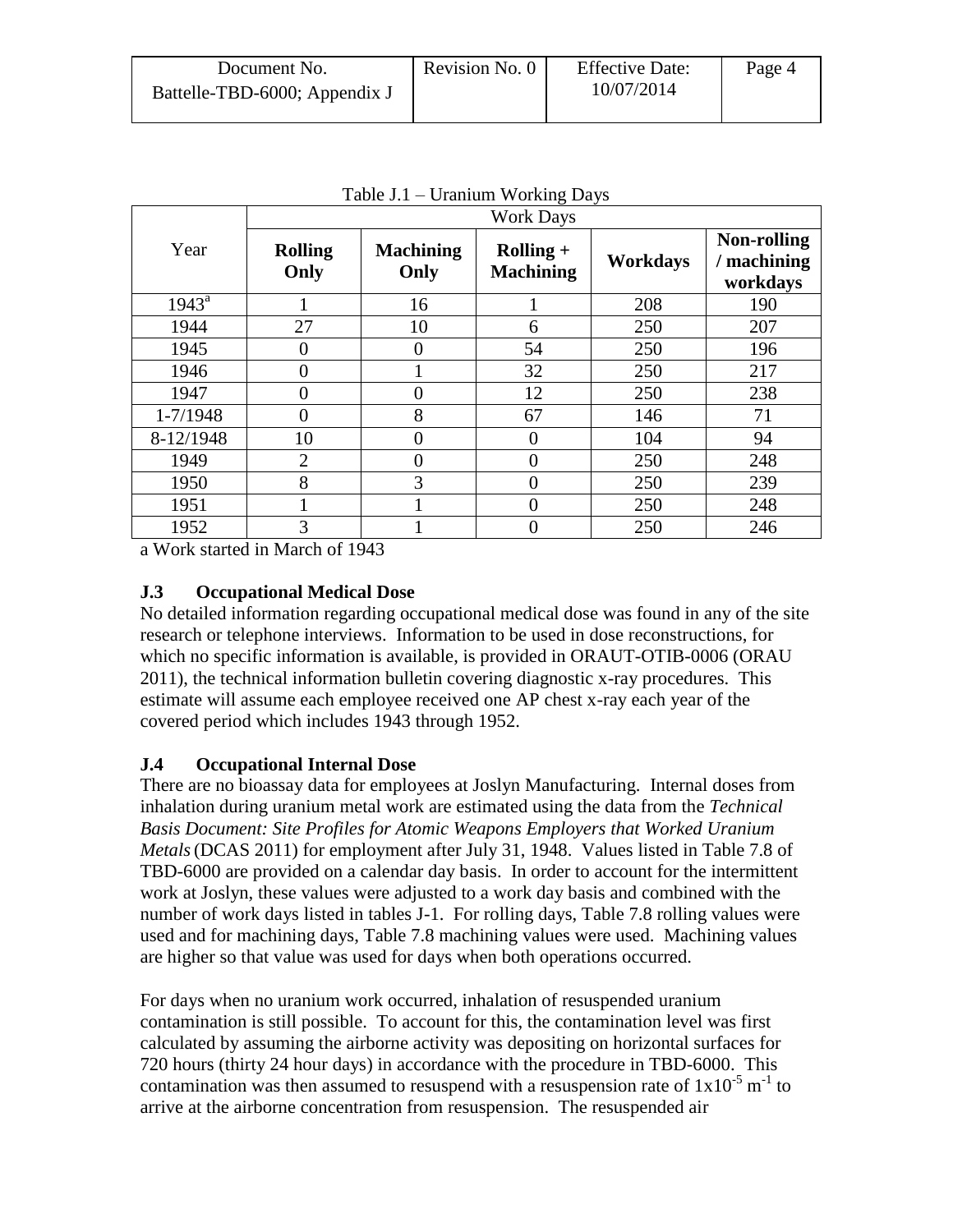| Document No.                  | Revision No. 0 | <b>Effective Date:</b> | Page 5 |
|-------------------------------|----------------|------------------------|--------|
| Battelle-TBD-6000; Appendix J |                | 10/07/2014             |        |
|                               |                |                        |        |

concentration was assumed to be present every work day but is inherently accounted for in the estimate during uranium work days.

The total inhaled activity from rolling, machining and resuspension was summed and divided by 365 days to arrive at an activity per calendar day value. The value varied by year due to variable uranium operations. The results are contained in table J.2.

Ingestion intakes were calculated in a manner similar to inhalation but using Table 7.9 of TBD-6000 instead of Table 7.8. Ingestion is proportional to contamination level and it is assumed those levels do not change between days of uranium work. Therefore, the operational ingestion values were also assigned for non-uranium work days. The ingestion intakes for Joslyn are included in table J.2.

Internal dose derived from both the inhalation and ingestion intakes are applied in IREP as a lognormal distribution with a GSD of 5. Because of the chemical and physical forms of uranium used at the site, only Type M or S solubility should be evaluated.

| Year              | Inhalation | Ingestion |
|-------------------|------------|-----------|
|                   | (dpm/day)  | (dpm/day) |
| Aug. to Dec. 1948 | 3445       | 858       |
|                   |            |           |
| 1949              | 1066       | 892       |
|                   |            |           |
| 1950              | 2235       | 885       |
|                   |            |           |
| 1951              | 1034       | 818       |
|                   |            |           |
| 1952              | 1235       | 816       |
|                   |            |           |

**Table J.2 - Daily Uranium Intake Rates**

#### *Thorium*

Extruded thorium rods were ground on a centerless grinder on two occasions at Joslyn Manufacturing during 1946 and 1947. Although the centerless grinding operations could have created respirable particles, the work was performed wet for cooling purposes. Furthermore, as these operations were in the period that NIOSH finds it is not feasible to reconstruct internal exposures adequately, no internal dose is assigned from thorium operations.

# **J.5 Occupational External Dose**

#### *Uranium*

Joslyn shaped billets of uranium into rods. TBD-6000 Table 6.1 contains dose rates from various shapes of uranium metal. The highest dose rates from any billets or rods listed in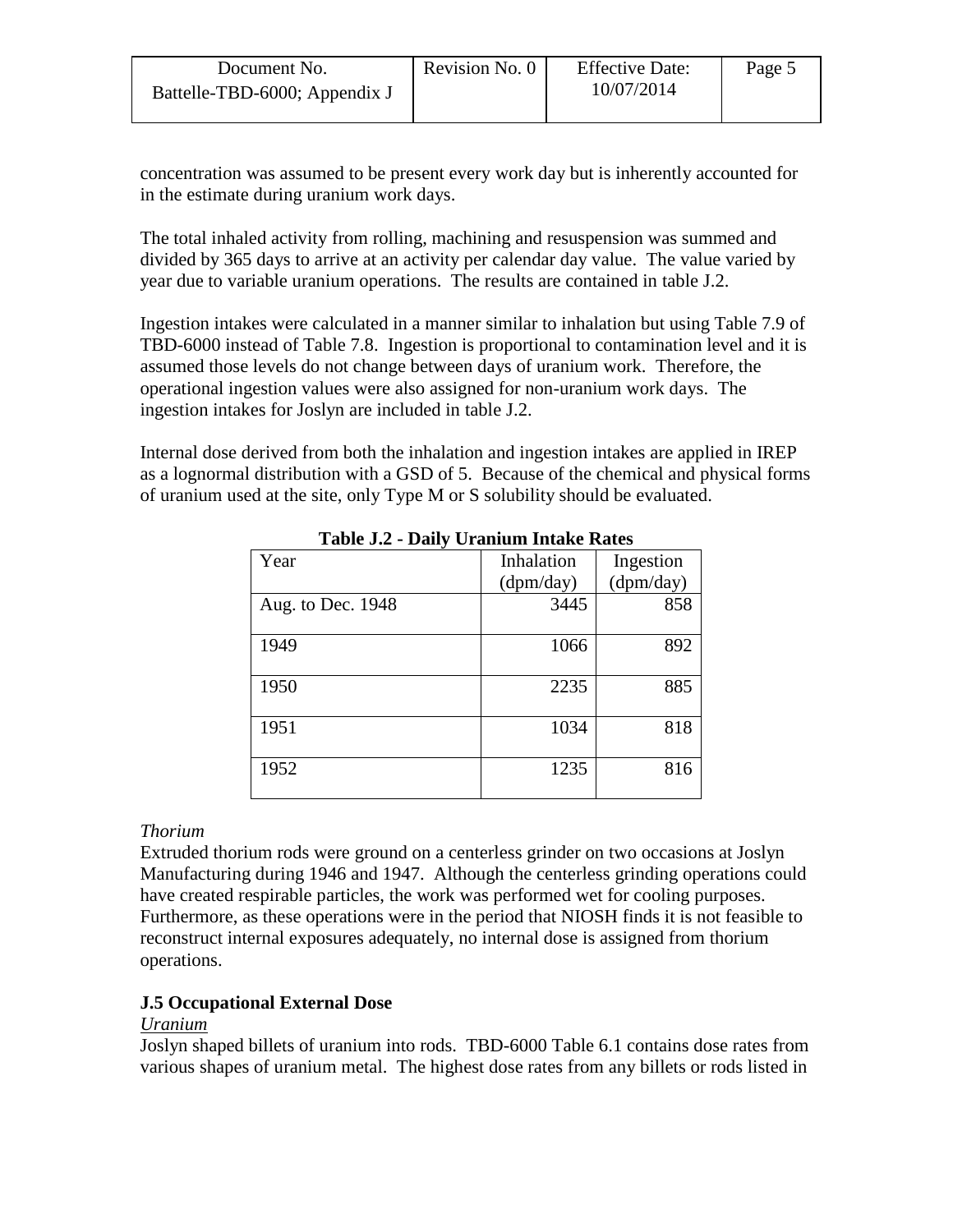| Document No.                  | Revision No. 0 | <b>Effective Date:</b> | Page 6 |
|-------------------------------|----------------|------------------------|--------|
| Battelle-TBD-6000; Appendix J |                | 10/07/2014             |        |

the table are for long billets. Therefore, long billet dose rates were used for this dose estimate.

The photon dose rate at 1 foot from a long billet is 0.703 mrem/hr. Workers are assumed to be exposed to this dose rate for 10 hours on each day uranium metal was worked. On days with no uranium work, the estimated contamination levels from section J.4 were combined with the photon dose conversion factors from table 3.9 of TBD-6000.

The beta dose from uranium metal was estimated by multiplying the photon dose rate by a factor of 10 in accordance with TBD-6000. This was applied for each day of uranium metal work. For days without any uranium metal work, the estimated contamination level from section J.4 was multiplied by the beta dose rate conversion factor in Table 3.9 of TBD-6000.

An operator's hands and forearms may be considerable closer to the uranium metal than the rest of the body. Therefore a separate estimate for the hands and forearms of an operator is calculated using the contact dose rates of a uranium slab (TBD-6000 pg. 36) and the standard assumptions in TBD-6000 for Operators. This dose is included in table J.3.

The annual doses from both contamination and handling metal were prorated as applicable and summed in table J.3. These doses are applied in IREP as a lognormal distribution with a GSD of 5.

| Year | Photon ( $mermyr$ ) | Skin Whole Body<br>(mrem/yr) | Skin Hands and<br>Forearms (mrem/yr) |
|------|---------------------|------------------------------|--------------------------------------|
| 1943 | 134                 | 2014                         | 21449                                |
| 1944 | 311                 | 3839                         | 50266                                |
| 1945 | 388                 | 4569                         | 62873                                |
| 1946 | 241                 | 3175                         | 38805                                |
| 1947 | 94                  | 1782                         | 14738                                |
| 1948 | 604                 | 6626                         | 98400                                |
| 1949 | 24                  | 1118                         | 3278                                 |
| 1950 | 87                  | 1716                         | 13592                                |
| 1951 | 23                  | 1037                         | 3278                                 |
| 1952 | 37                  | 1170                         | 5570                                 |

**Table J.3 – Annual External Dose from Uranium**

Penetrating doses should be assigned using the appropriate Deep Dose Equivalent Organ Dose Correction Factor found in the *External Dose Reconstruction Implementation Guideline* (NIOSH 2007). Non-penetrating dose should be assigned in accordance with the requirements contained in the *Technical Information Bulletin: Interpretation of Dosimetry Data for Assignment of Shallow Dose* (ORAU 2005).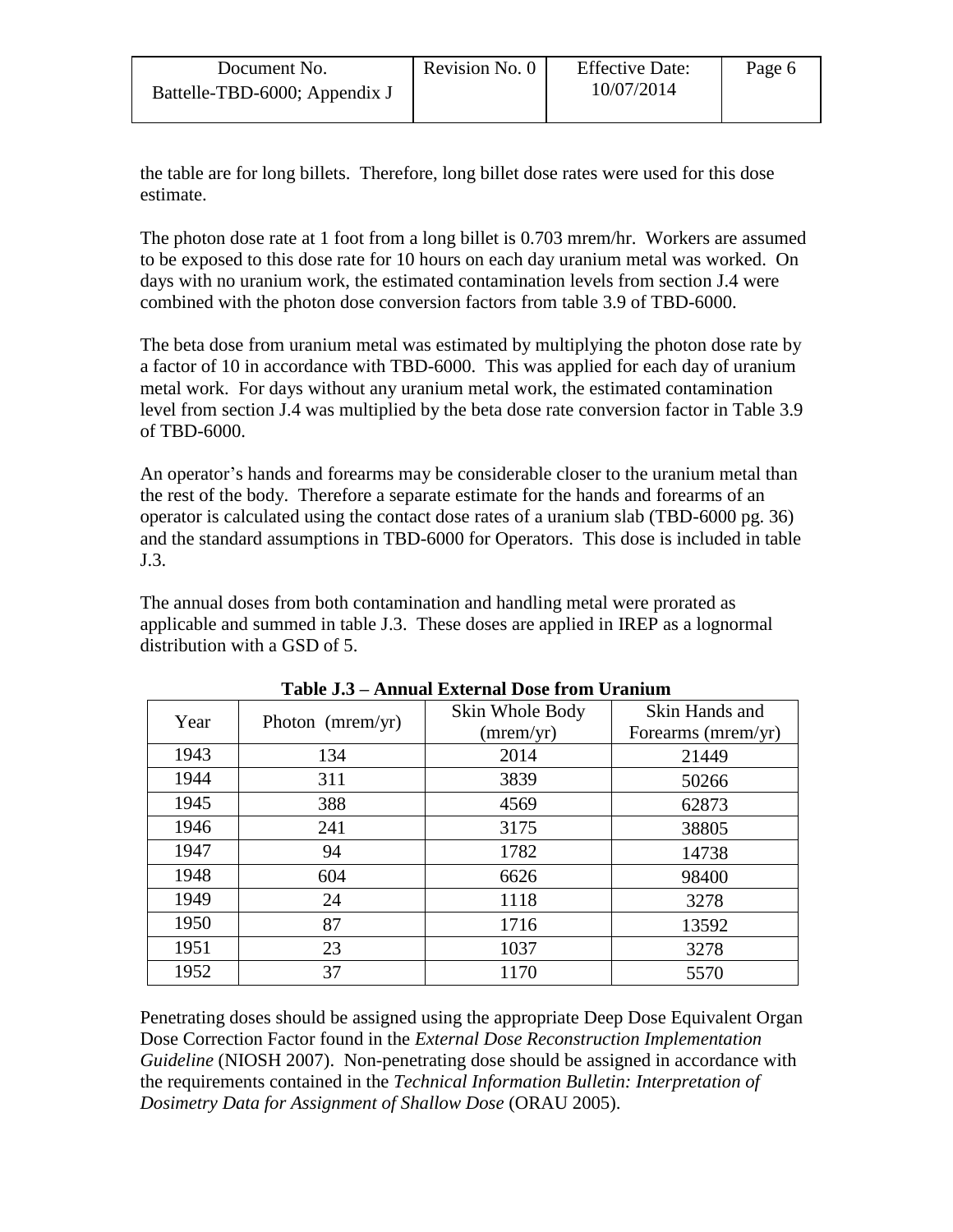| Document No.                  | Revision No. 0 | <b>Effective Date:</b> | Page <sup>-</sup> |
|-------------------------------|----------------|------------------------|-------------------|
| Battelle-TBD-6000; Appendix J |                | 10/07/2014             |                   |

## *Thorium*

Joslyn did some very limited work with thorium metal. A total of 11 thorium metal rods were straightened and/or ground on two separate occasions (6 rods the first time and 5 rods the second time) in 1946 and 1947. There are indications that 14 uranium rods could be ground in 8 hours (Echo 1943, Simmons 1943) so it is likely the total grinding time for these 11 rods was less than a day. However, as a conservative estimate, the work will be assumed to take 5 work days (ORAU 2012, pg. 46) which is divided evenly between 1946 and 1947.

For external dose rates from thorium work, a computer program MCNP6 was used to model a thorium rod. The 6 rods for the first campaign were ground from 1.53 inch diameter to 1.4 inch (plus or minus 0.025 inches) diameter. The 5 rods from the second campaign were 1 and 7/8 inches in diameter and 50 inches long. The larger rods from the second campaign were used for the computer modeling of the thorium metal dose rates.

As another degree of bounding this estimate, the thorium metal was assumed to consist of thorium-232 in equilibrium with its decay products. This degree of equilibrium would take more than 20 years to achieve after the thorium ore was chemically separated and processed into metal.

The photon and beta dose rates at 1 foot and contact (1 cm) were determined. These dose rates were used to model the operator dose using the same assumptions as the uranium dose models in TBD-6000. These dose rates were applied for 2.5 days for 1946 and another 2.5 days for 1947. Both the photon and beta annual doses were calculated and included in table J.4. These doses are applied in IREP as a lognormal distribution with a GSD of 5.

|      | Photon    | Skin Whole Body | Skin Hands and     |
|------|-----------|-----------------|--------------------|
| Year | (mrem/yr) | (mrem/yr)       | Forearms (mrem/yr) |
| 1946 |           |                 | 20                 |
| 1947 |           |                 |                    |

**Table J.4 – Annual External Dose from Thorium**

#### **J.6 Residual Contamination**

Residual contamination potentially existed between operations with uranium at Joslyn. However, surveys showed the potential was low and so no residual contamination period was designated after 1952. The periods between operations is accounted for in a favorable manner in sections J.4 and J.5.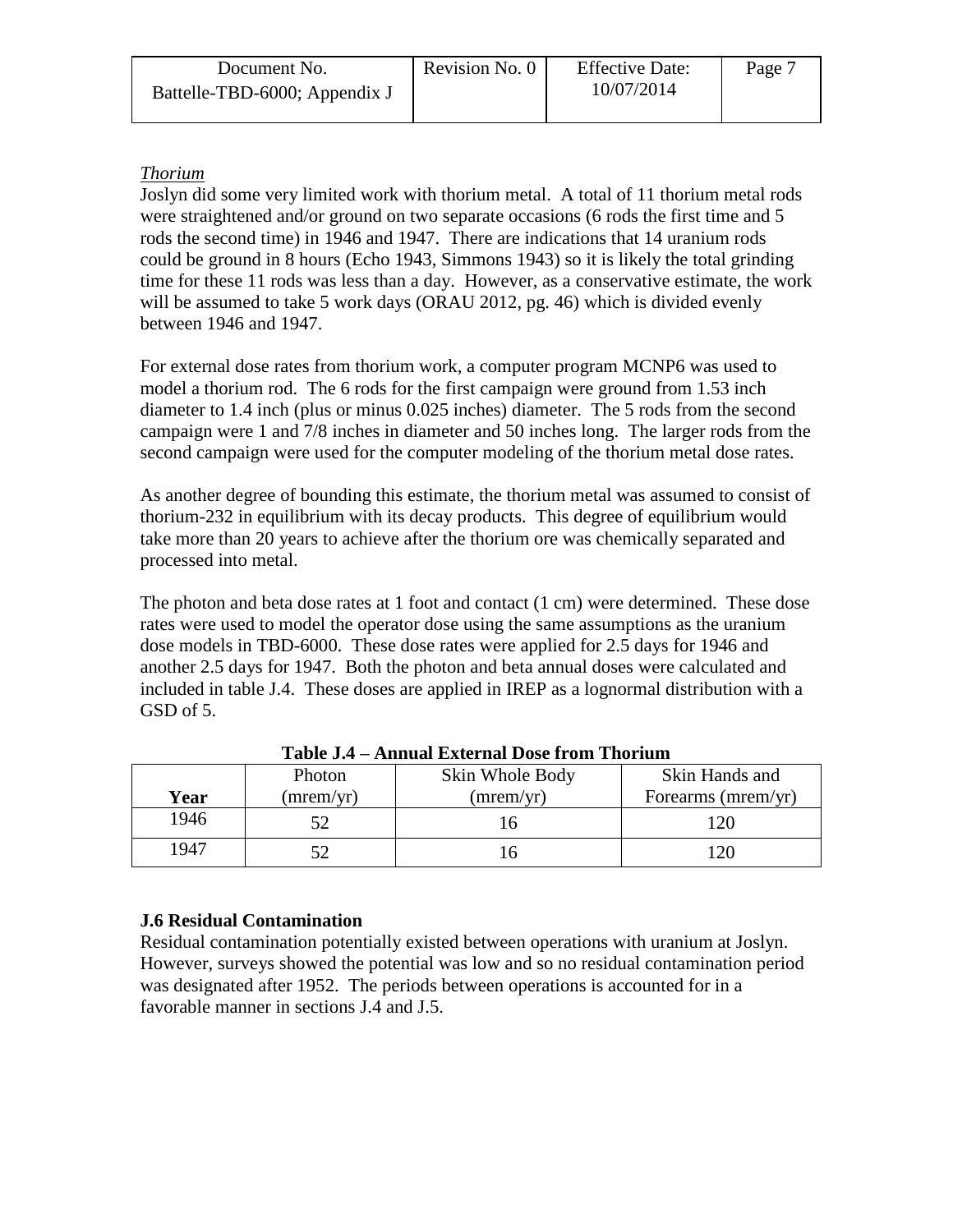| Document No.                  | Revision No. 0 | <b>Effective Date:</b> | Page 8 |
|-------------------------------|----------------|------------------------|--------|
| Battelle-TBD-6000; Appendix J |                | 10/07/2014             |        |

#### **J.7 References**

DCAS 2011, Battelle Memorial Institute, Battelle-TBD-6000, *Technical Basis Document: Site Profiles for Atomic Weapons Employers That Worked Uranium Metals, Rev 1*, June 17, 2011, SRDB Reference ID 101251.

DOE website, DOE Office of Environment, Health, Safety and Security, EEOICPA web site. https://hsspublic.energy.gov/search/facility/findfacility.aspx

Echo 1943, *Experimental Centerless Grinding of 14 Extruded Rods at Joslyn Manufacturing Company, Fort Wayne, Indiana*, correspondence to A. B. Greninger; Andrew Van Echo, Metallurgical Laboratory; September 7, 1943; SRDB 11036, PDF pp. 85-86.

NIOSH (2007) *External Dose Reconstruction Implementation Guideline, Rev 3*, OCAS-IG-001, National Institute for Occupational Safety and Health, Office of Compensation Analysis and Support, Cincinnati, Ohio, SRDB Reference ID 38864.

ORAU 2005, ORAUT (Oak Ridge Associated Universities Team), ORAUT-OTIB-0017, *Technical Information Bulletin: Interpretation of Dosimetry Data for Assignment of Shallow Dose, Rev 01*, October 11, 2005, SRDB Reference ID 19434.

ORAU 2011, ORAUT (Oak Ridge Associated Universities Team), ORAUT-OTIB-0006, *Technical Information Bulletin: Dose Reconstruction from Occupationally Related Diagnostic X-Ray Procedures, Rev 04*, June 20, 2011, SRDB Reference ID 98147.

ORAU 2012, ORAUT (Oak Ridge Associated Universities Team), SEC Petition Evaluation Report for SEC-00200 Joslyn Manufacturing and Supply Company, December 3, 2012.

ORAU 2014, ORAUT (Oak Ridge Associated Universities Team), SEC Petition Evaluation Report Addendum for SEC-00200 Joslyn Manufacturing and Supply Company, January 14, 2012.

Simmons 1943, *Centerless Grinding Operations at Joslyn Manufacturing and Supply Company, Fort Wayne, Indiana, November 29 – December 16, 1943*, correspondence to A. B. Greninger; J. M. Simmons; December 31, 1943; SRDB 11036, PDF pp. 69-72.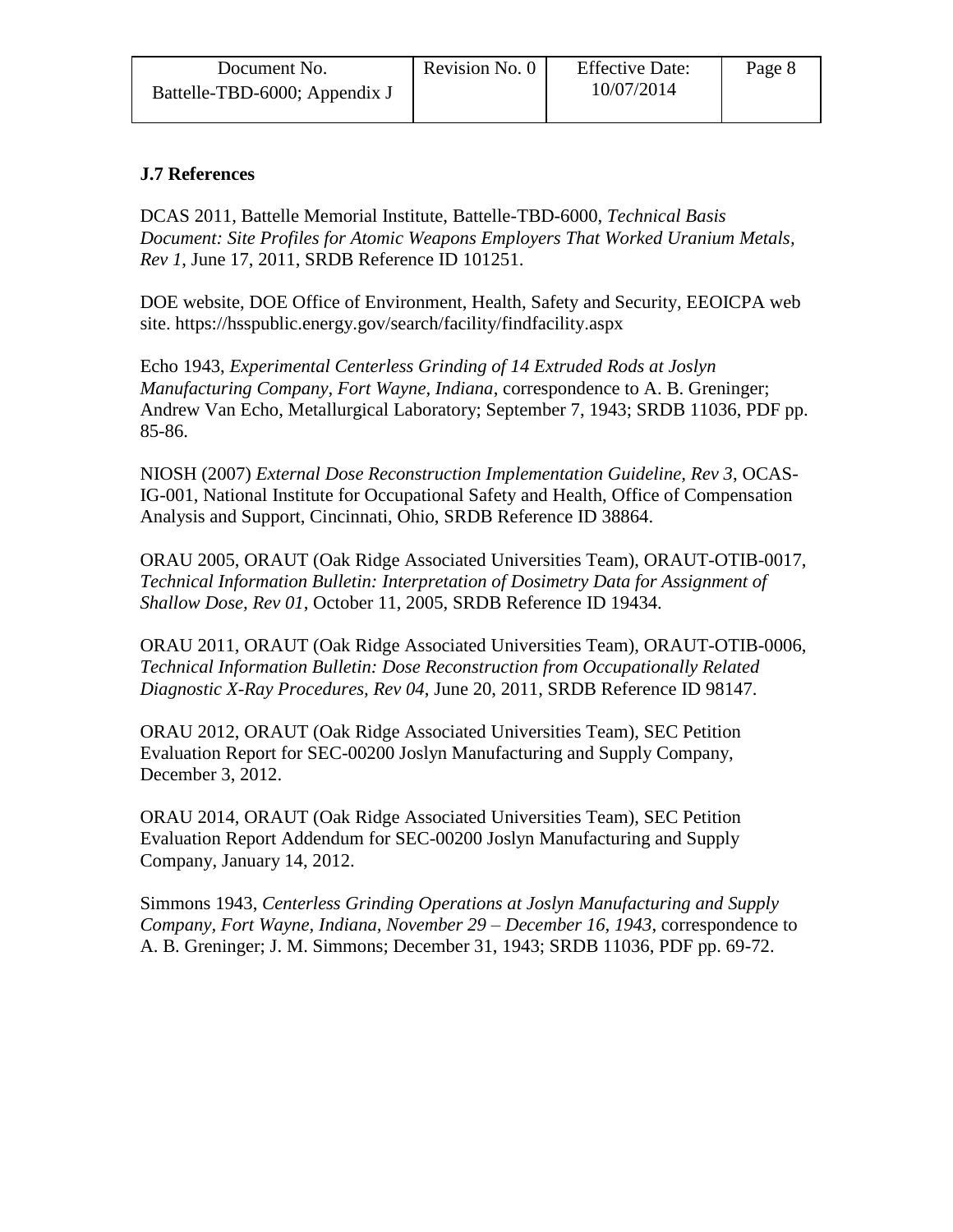| Document No.                  | Revision No. 0 | <b>Effective Date:</b> | Page 9 |
|-------------------------------|----------------|------------------------|--------|
| Battelle-TBD-6000; Appendix J |                | 10/07/2014             |        |

| Time Period              | # of Rolling Days | Reference (SRDB Ref. ID)     |
|--------------------------|-------------------|------------------------------|
| 3/13/1943                | $\mathbf{1}$      | 82362                        |
| 6/29/1943                | $\mathbf{1}$      | 11036 p42, 33190 p66, and    |
|                          |                   | 33190 p244                   |
| Jan 3-14, 1944           | $\mathbf{1}$      | 11036 p53                    |
| May 3-6, 1944            | $\overline{4}$    | 11036 p216                   |
| May 9-June 24, 1944      | $\overline{7}$    | 33190 p67                    |
| June 1-5, 1944           | 5                 | 17594 p4                     |
| June 19-20, 1944         | $\overline{2}$    | 118502 p2                    |
| 7-Dec-44                 | $\mathbf{1}$      | 118144 p4                    |
| December 11-28, 1944     | 13                | 34028 p 42                   |
| March-May, 1945          | 54                | 31145 p196                   |
| Unknown date, 1946       | $~10-20$          | 90948 p8                     |
| October 28,1946          | $-1-2$            | 93775 p6                     |
| November, 1946           | $~5 - 10$         | 31145 p16                    |
| January, 1947            | $~5 - 10$         | 90948 p2                     |
| August 5-6, 1947         | 2                 | 37411 p44, 126764 p5, 37374  |
|                          |                   | p43, 16511 pp3 and 5, and    |
|                          |                   | 37390 p44                    |
| January 28-March 4, 1948 | 16                | 37587 p54, 36762 p 35, 36762 |
|                          |                   | p38, 37586 p35, 129759 p9,   |
|                          |                   | 85872 p2, 11996 p129 and     |
|                          |                   | 37587 p23                    |
| April 3 - 5, 1948        | 3                 | 16288 p5                     |
| May, 1948                | 26                | 59249 p7, 129474, and 11036  |
|                          |                   | pdf p 19                     |
| June 4-18, 1948          | 15                | 16509, 129748 p10, and 11036 |
|                          |                   | p177                         |
| July 9-11, 1948          | 3                 | 118155 p2                    |
| July 27-30, 1948         | $\overline{4}$    | 115156 p2                    |
| 1947-1950                | $\sim$ 10 days    | 112574 p25 (see also 116843) |
| 05/26/1949 - 05/27/1949  | $\sqrt{2}$        | 116843                       |
| February and July, 1950  | $\overline{2}$    | 36889 p109 and 36834 p131    |
| 04/26/1950 - 04/27/1950  | $\overline{2}$    | 116844                       |
| 08/10/1950 - 08/11/1950  | $\overline{2}$    | 120484                       |
| 8/4/1950                 | $\mathbf{1}$      | 118159                       |
| $5-Sep-50$               | $\mathbf{1}$      | 28071 p2                     |
| 10/24/1951               | $\mathbf{1}$      | 11036 pdf p. 23              |
| 01/08/1952 - 01/09/1952  | $\overline{2}$    | 9664                         |
| 1/16/1952                | $\mathbf{1}$      | 9664                         |

**Table J-5 – Uranium Rolling Days at Joslyn**